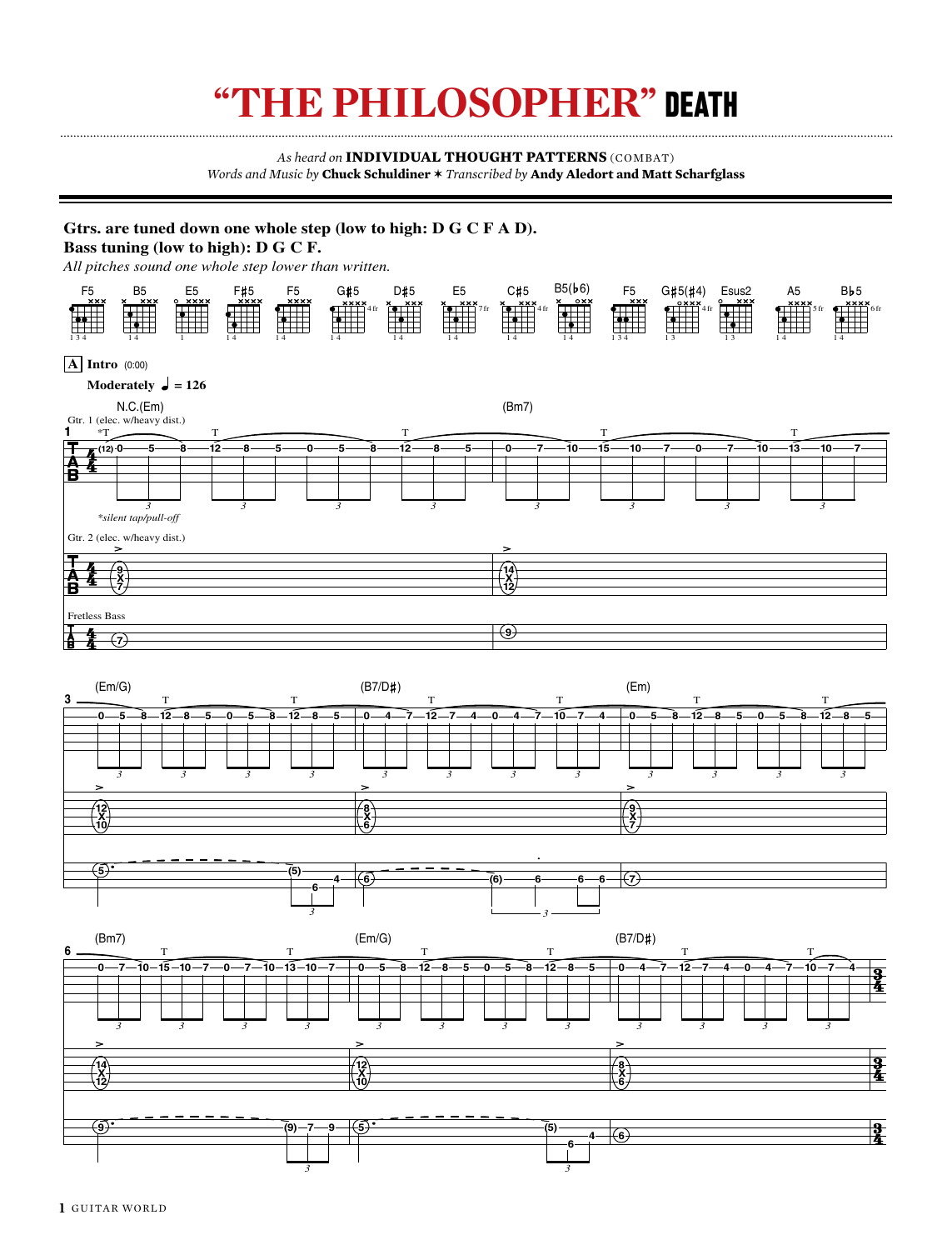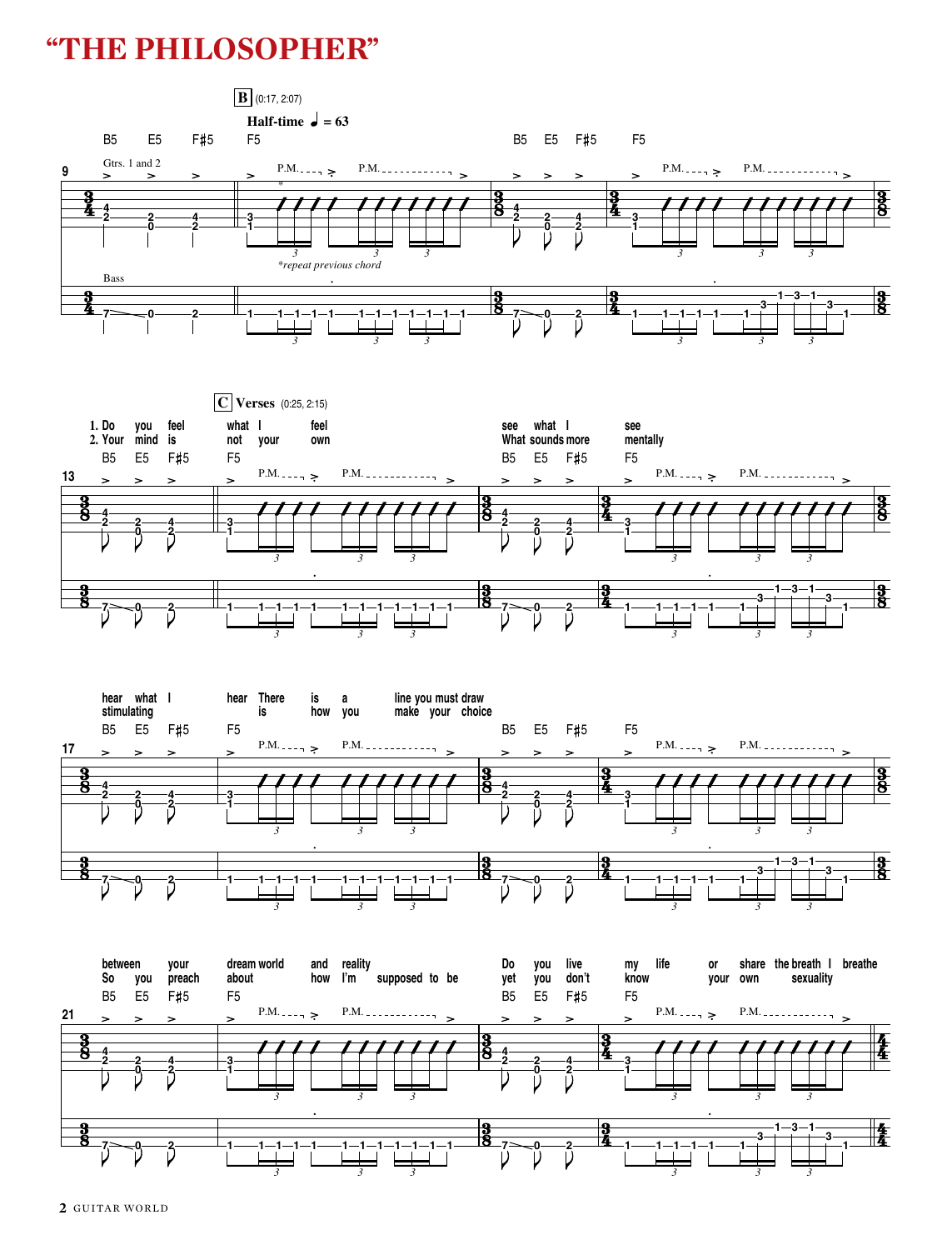**D Pre-chorus** (0:48, 2:37)

**Original Tempo**  $\rightarrow$  = 126 **Lies**  $G#5$ E5 *\** P.M. P.M. *\**  $P.M.$  $P.M. \ldots \sim \infty$ P.M. **25 4 2 4 3 <sup>4</sup> <sup>4</sup> 6 2 1 2 2**  $\begin{array}{|c|c|c|c|c|c|}\n\hline\n\text{(2)} & \text{2} & \text{4} & \text{6} \\
\hline\n\text{(1)} & \text{(2)} & \text{4} & \text{4}\n\end{array}$ **2 <sup>2</sup> <sup>0</sup> 6 <sup>4</sup> <sup>4</sup> <sup>7</sup> (7) <sup>4</sup> 6 0 0 0 0 0 0 0 0 0 0 4** *3 3 3 3 \*Gtr. 2 plays top notes; Gtr. 1 plays bottom notes.* **0 0 0 0 <sup>7</sup> (7) 0 0 <sup>0</sup> 6 7 <sup>9</sup> <sup>0</sup> 0 0 0 <sup>7</sup> (7) <sup>6</sup> <sup>7</sup> <sup>4</sup> <sup>4</sup> 4 4 4 <sup>7</sup> 4 4 4 4 4** *3 3 3 3* **judgment of others Behold how the each other Feed your blind lead**  $G#5$ slight P.H.  $P.M.$   $P.M.$  $P.M.$ ...  $P.M.$  $\hat{z}$ P.M.  $\widetilde{\cdot}$  $\sim$  P.M.  $\hat{z}$ **28**  $\geq$ **6 <sup>6</sup> (6) <sup>0</sup>**  $\frac{6}{4}$   $\frac{4}{4}$  $\frac{1}{4-4}$  $\frac{(7) - 6}{4}$ **6 6 6 (6) 3 4 4 4 4 3 3 4 4 4 4 4 0 3** *3 3 3* **5 5 <sup>4</sup> <sup>6</sup> (6) 3 3 <sup>4</sup> 4 4 4 <sup>7</sup> 4 4 4 4 <sup>4</sup> <sup>4</sup> <sup>6</sup> (6) 3 3** *3* **E Chorus** (1:00, 2:49) **Half-time**  $\boldsymbol{\bullet} = 63$ **Original Tempo**  $\boldsymbol{\phi} = 126$ **The philosopher You knowso much about nothing at all** E5 D#5E5 D#5 E5 D#5E5 D#5 B5 C#5 G#5  $P.M. \ldots, \sim \infty$ P.M.  $\tilde{\cdot}$ **31**  $\geq$  $\Rightarrow$  $\geq$ **4 8 9 8 4 8 9 8 4 6 2 6 7 6 2 6 7 6 2 4 6**  $\frac{7}{4-4-4}$ ,  $\frac{7}{1}$  (7) **60 7 0 4 4** *3* **0 7 2 0 6 7 6 <sup>6</sup> <sup>6</sup> <sup>8</sup> <sup>4</sup> <sup>4</sup> 6 <sup>7</sup> <sup>0</sup> 3 2 0 6 7 <sup>6</sup> <sup>2</sup> <sup>4</sup> 4 4 4 <sup>7</sup> (7) 4 4 4 4 4** *3 (2nd time) skip ahead to* **I** *Bass Solo*  $G#5$ *\* \* \** P.M. *\**  $P.M.$   $P.M.$   $\sum_{\geq}$  P.M., P.M. P.M. **34**  $\frac{12}{8}$ **6 (6) 6**  $\overline{4-4-4-4}$   $\overline{6}$   $\overline{6}$   $\overline{6}$ **6 7 (7) <sup>6</sup> <sup>4</sup> 6 4 0 3 4 4 4 4 4 4 4 4 0 3 3** *3 3 3 \*Gtr. 2 performs slight P.H.*  $\frac{12}{18}$ **5 <sup>4</sup> <sup>6</sup> (6) 3 3 4 4 4 4 <sup>7</sup> (7) 4 4 4 4 <sup>4</sup> <sup>4</sup> <sup>6</sup> (6) 3 3 <sup>3</sup>** *3* **F Interlude** (1:16) **Slightly Faster**  $\neq$  **.** = 132 N.C.(A5) (C5) (G5) *Rhy. Fig. 1* P.M. P.M. <u>. . . . . . . . . . . .</u> . P.M. P.M. P.M. P.M. . . . . . . . . . . . . . . P.M. **37**  $\geq$  $\geq$ **7 7** <del>3</del> 3<sup>-3</sup> <sup>5</sup> <del>3</del> 3 3 3 3 3 4 **3 3 3 3 <sup>3</sup> <sup>5</sup>** <del>3</del> 3 3 3 3 3 4 **5 5 5 5 5 5 5 5 5 5 2** 3 **7 10 9 10 9 <sup>10</sup> 7 10 9 7 9 <sup>10</sup> <sup>10</sup> 9 7 <sup>10</sup> 9 7 <sup>8</sup> 7 9 <sup>10</sup> <sup>12</sup> <sup>10</sup> <sup>10</sup> <sup>12</sup> <sup>10</sup> <sup>12</sup> <sup>10</sup> <sup>12</sup> <sup>10</sup> <sup>9</sup> <sup>10</sup> <sup>10</sup> <sup>9</sup> <sup>12</sup>**

*3 3 3 3 3 3 3 3 3 3 3 3*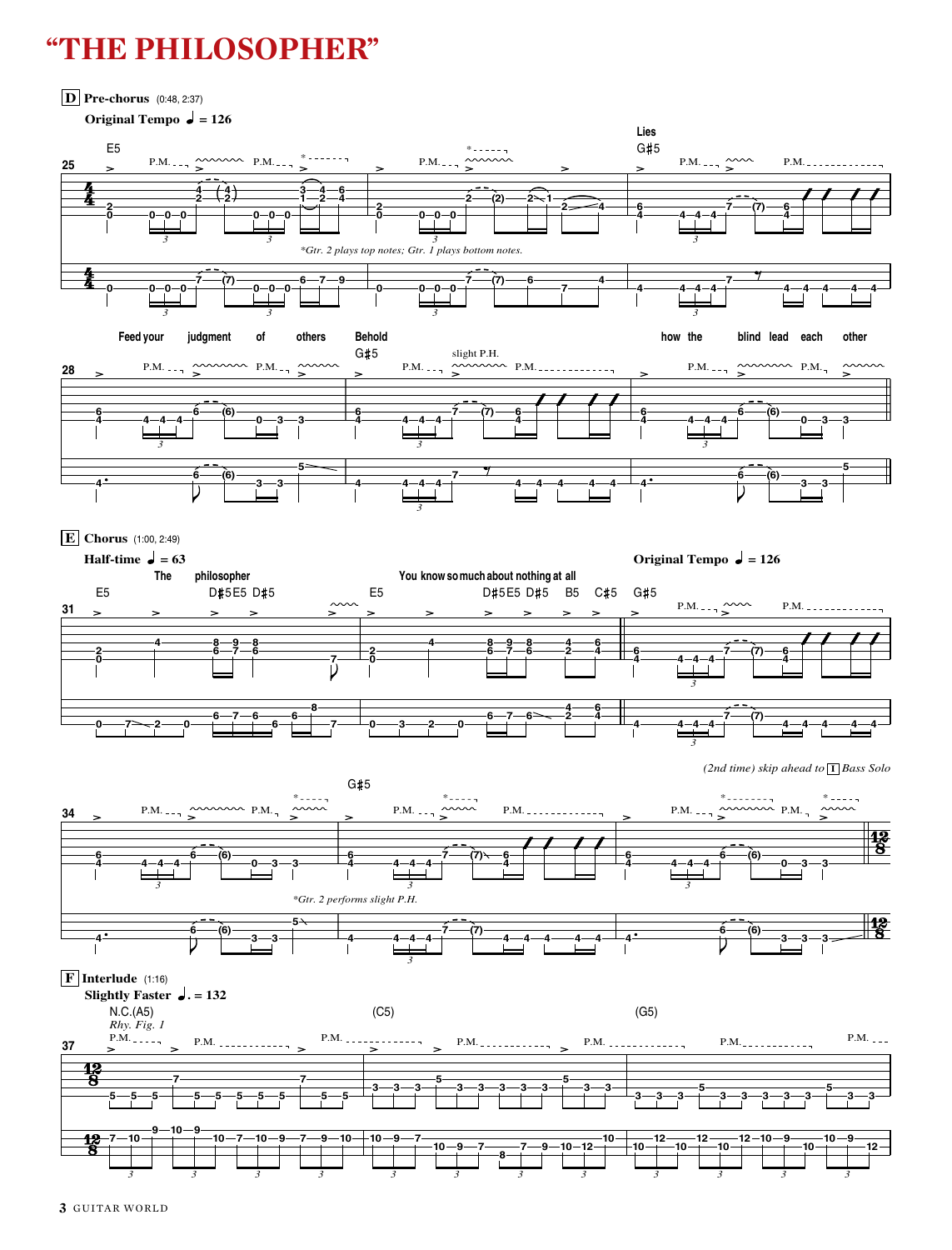

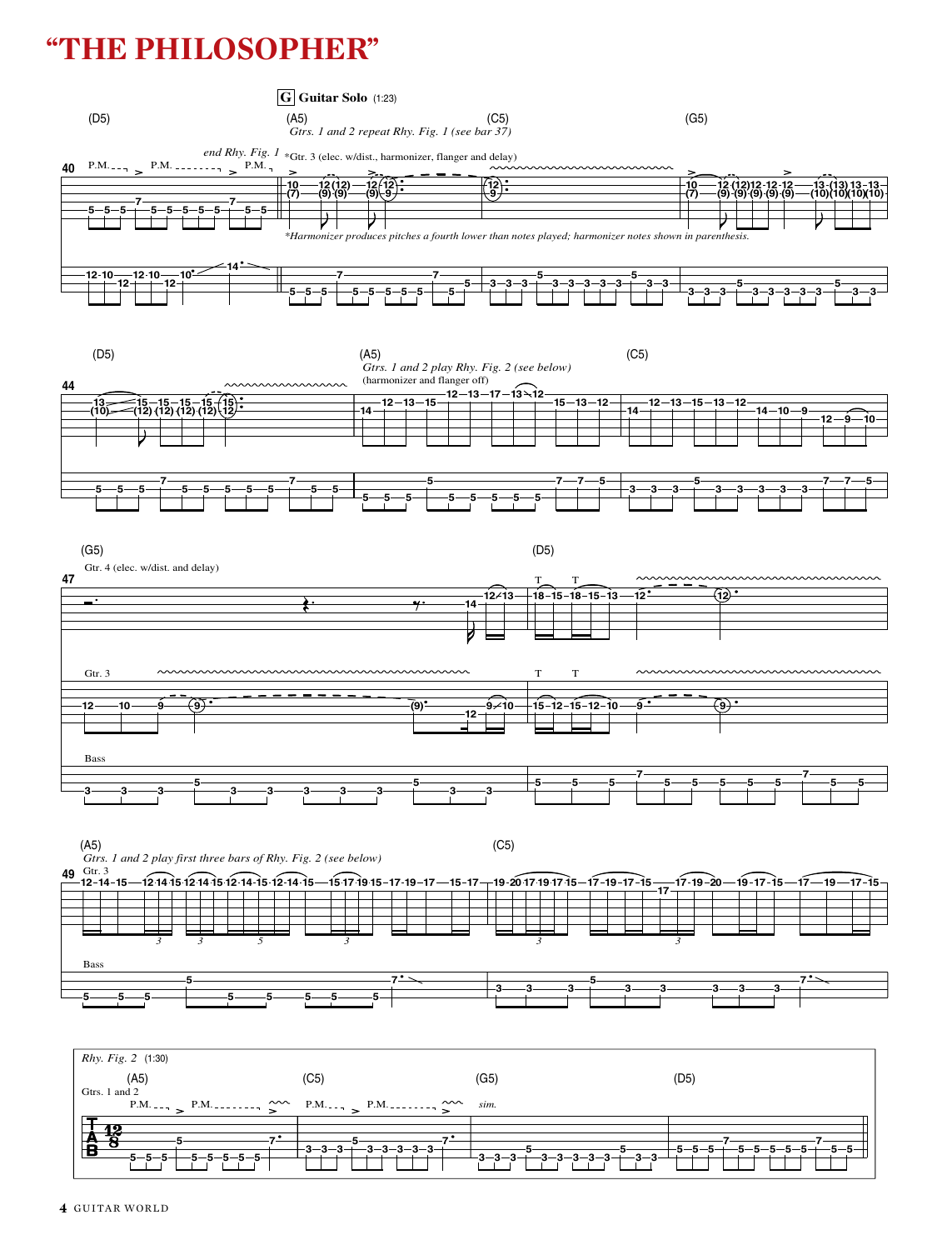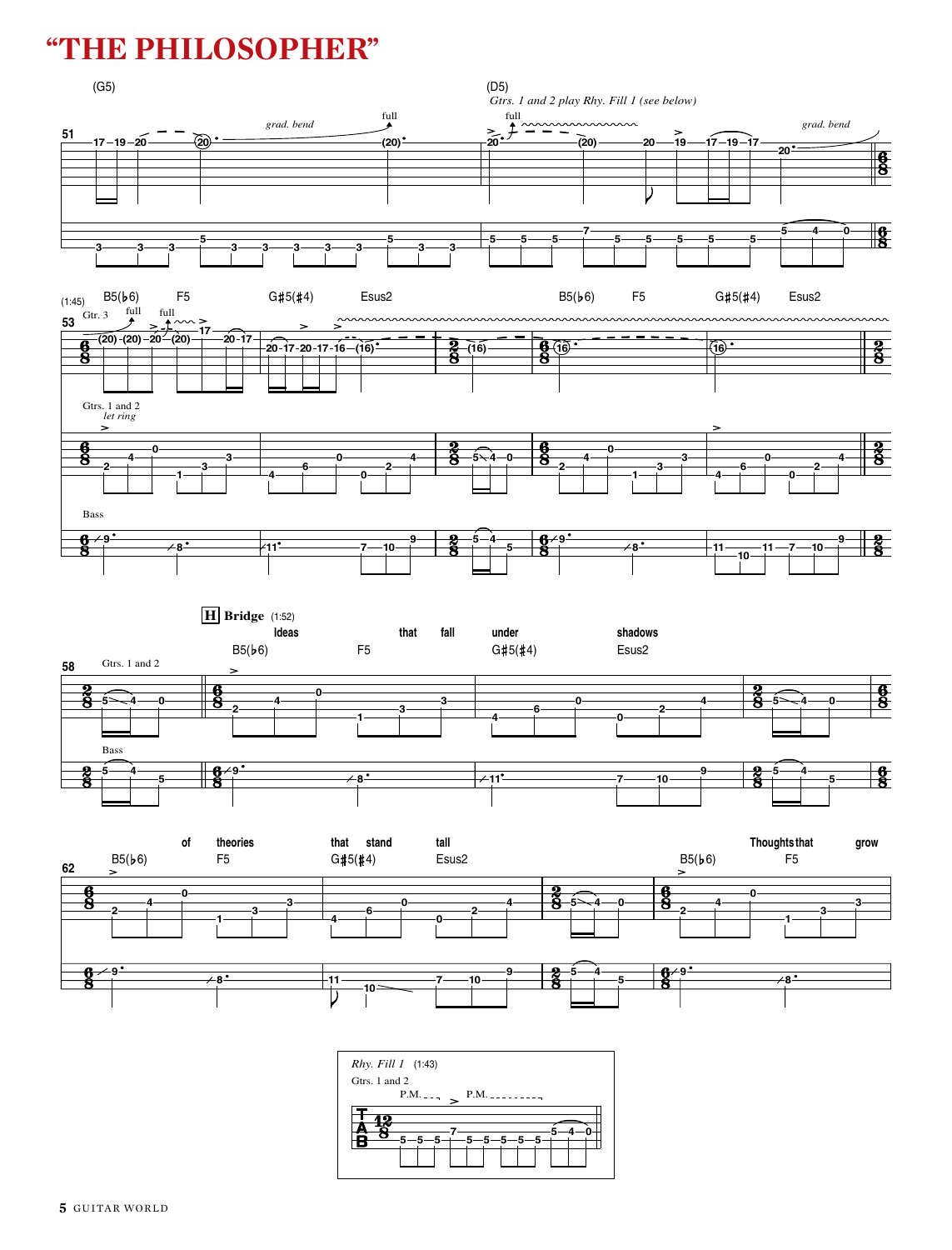